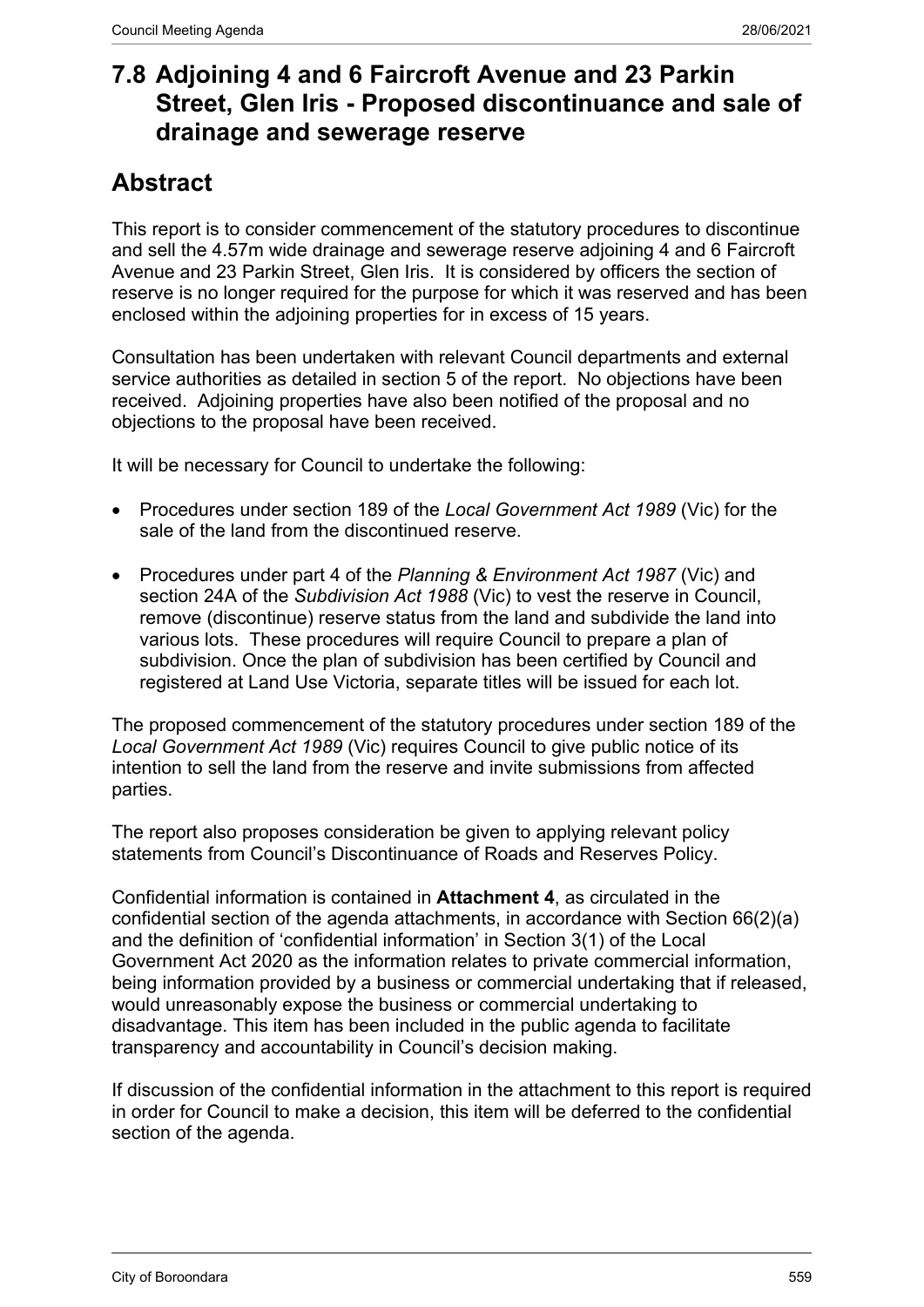## **Officers' recommendation**

That Council, acting under section 189 of the *Local Government Act 1989* (Vic) ("the Act"), resolves to:

- 1. Commence the statutory procedures to sell the land from the 4.57m wide drainage and sewerage reserve adjoining 4 and 6 Faircroft Avenue and 23 Parkin Street, Glen Iris, shown hatched in **Attachment 1** and as annexed to the minutes, to the owners of the adjoining properties by private treaty in accordance with Council policy.
- 2. Give public notice of the proposed sale of the land from the reserve in the appropriate newspaper and on Council's website, under sections 189 and 223 of the Act, and for such notice to state Council proposes to sell the land from the reserve to the owners of the adjoining properties by private treaty in accordance with Council policy.
- 3. If no submissions are received following the publication of the public notice, authorise the Chief Executive Officer, or such other person as the Chief Executive Officer approves, to undertake the necessary procedural steps to complete the formal procedures for the sale of the land to the owners of the adjoining properties, including the execution of all relevant documentation, in accordance with the purchase prices detailed in **Attachment 4** of this report and annexed to the confidential minutes.
- 4. Note procedures will be undertaken pursuant to part 4 of the *Planning and Environment Act 1987* (Vic) and section 24A of the *Subdivision Act 1988* (Vic) to vest the reserve in Council, remove (discontinue) reserve status from the land and subdivide the land.
- 5. In the event submissions are received, note a further report will be presented to Council to enable consideration of the submissions.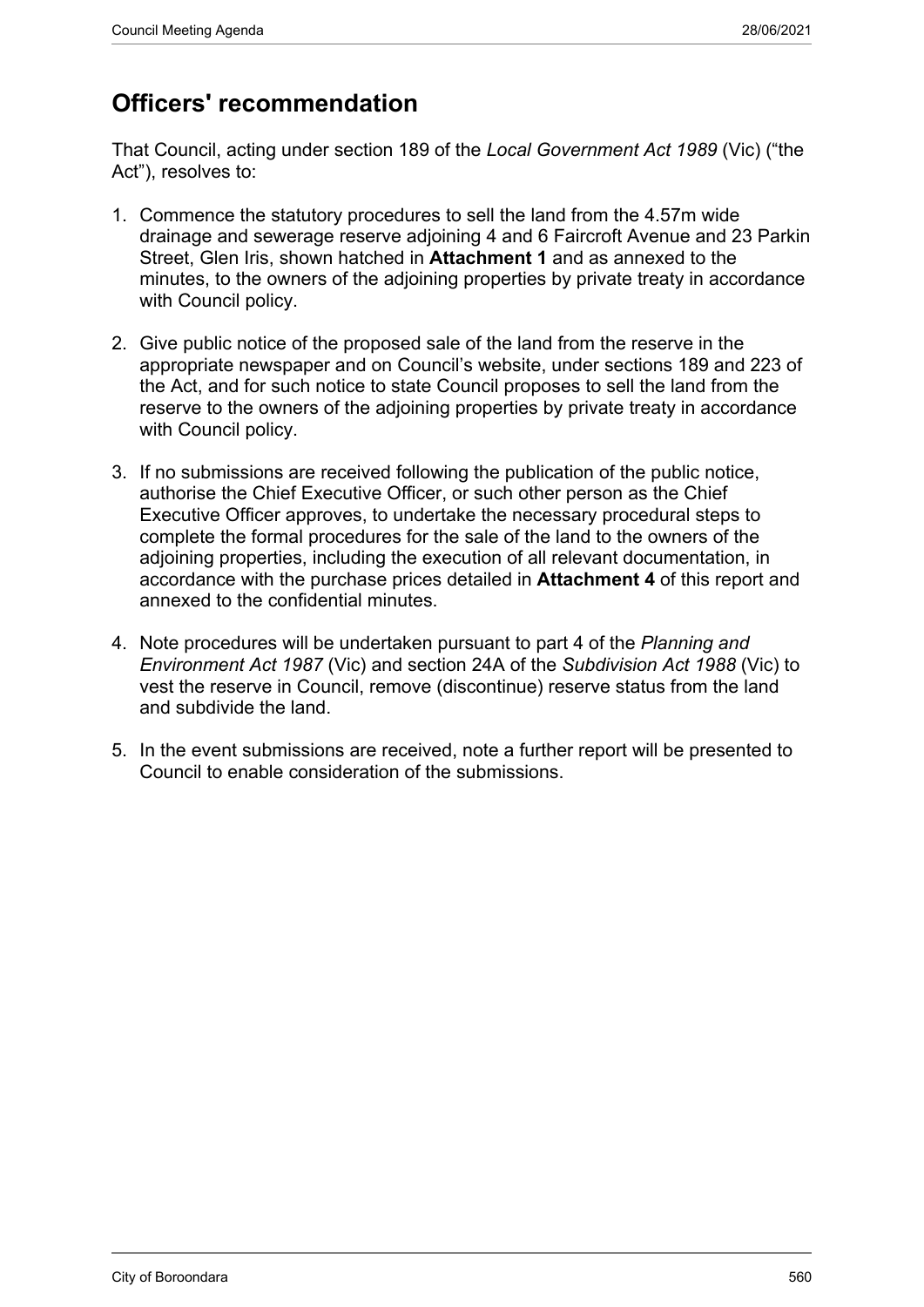## **Responsible director: Phillip Storer, Chief Executive Officer**

#### **1. Purpose**

This report is to consider commencement of the statutory procedures for the discontinuance and sale of the 4.57m wide drainage and sewerage reserve adjoining 4 and 6 Faircroft Avenue and 23 Parkin Street, Glen Iris, shown hatched in **Attachment 1** and to consider the application of Policy Statement 3, Principle 2 of Council's Discontinuance of Roads and Reserves Policy.

 $\_$  , and the set of the set of the set of the set of the set of the set of the set of the set of the set of the set of the set of the set of the set of the set of the set of the set of the set of the set of the set of th

#### **2. Policy implications and relevance to community plan and council plan**

This matter is addressed under Council's Discontinuance of Roads and Reserves Policy.

This report is consistent with the Council Plan 2017-21 and the Boroondara Community Plan. In particular, the Council Plan theme of Civic Leadership and Governance, Strategic Objective 7 - *"Ensure sound financial management while allocating resources to deliver strategic infrastructure and services that meet community needs"*.

#### **3. Background**

Council received a request from the owner of the adjoining property at 6 Faircroft Avenue, Glen Iris for the discontinuance and sale of the drainage and sewerage reserve adjoining 4 and 6 Faircroft Avenue and 23 Parkin Street, Glen Iris, as shown hatched in **Attachment 1**.

The section of the reserve remains in the name of the original subdivider.

The reserve has been enclosed within the adjoining properties for in excess of 15 years and is considered by officers to be no longer required for the purpose for which it was reserved.

See **Attachment 2** for the proposed Plan of Subdivision PS829348L showing the proposed allocation of the land if the reserve is discontinued.

See **Attachment 3** for an aerial view.

#### **4. Outline of key issues/options**

The section of drainage and sewerage reserve is considered by officers to be no longer required for the purpose for which it was reserved and has been enclosed within the adjoining properties for in excess of 15 years.

Reserves of this nature no longer need to be 'set aside' as a separate parcel of land. The purpose of the reserve can be equally achieved if the land is subdivided and transferred into private ownership. The underground assets can be adequately protected with an appropriate easement.

If Council decides to proceed with the proposed discontinuance and sale of the reserve, it will have to undertake the following: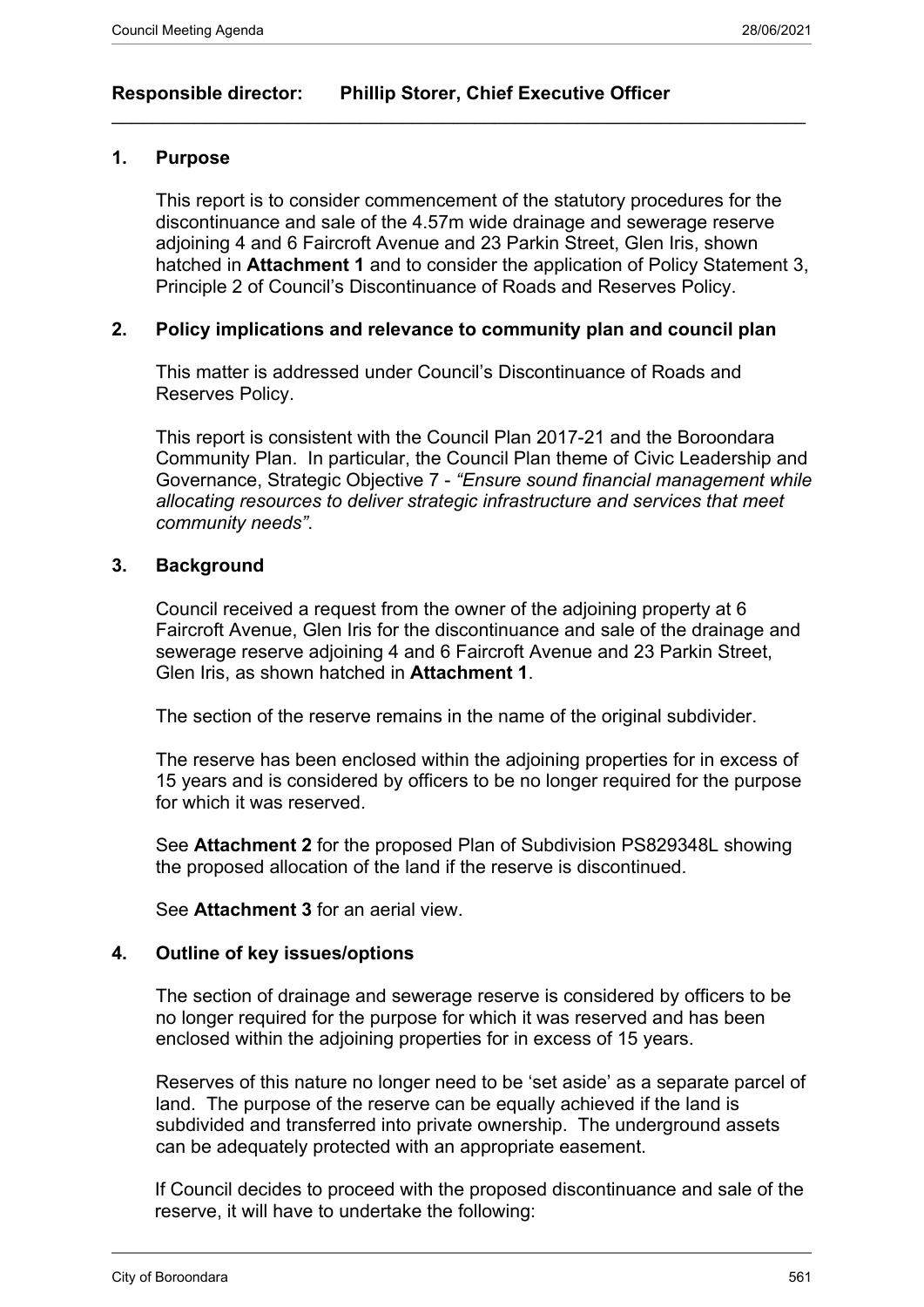- Procedures under section 189 of the *Local Government Act 1989* (Vic) for the sale of the land from the discontinued reserve.
- Procedures under part 4 of the *Planning & Environment Act 1987* (Vic) and section 24A of the *Subdivision Act 1988* (Vic) to vest the reserve in Council, remove (discontinue) reserve status from the land and subdivide the land into various lots. These procedures will require Council to prepare a plan of subdivision. Once the plan of subdivision has been certified by Council and registered at Land Use Victoria, separate titles will be issued for each lot.

### **5. Consultation/communication**

A survey of adjoining property owners has been completed with general agreement to the proposal and no objections.

The following service authorities have been consulted:

- Yarra Valley Water
- Melbourne Water
- Telstra
- Multinet Gas (gas)
- Zinfra Group (electricity)
- Optus
- SPI PowerNet (major electricity transmission lines)

No objections have been received. Yarra Valley Water has a sewer within the land and Melbourne Water has a drain within the land. Accordingly, easements will be created in favour of Yarra Valley Water and Melbourne Water in the plan of subdivision should the proposal proceed.

The following Council departments have been consulted:

- Building Services
- Strategic and Statutory Planning
- Traffic and Transport
- Asset and Capital Planning
- Capital Projects
- Environmental Sustainability and Open Spaces

No objections have been received. Council has identified it may need to install a drain within the land in the future. Accordingly, an easement will be created in favour of Council in the plan of subdivision should the proposal proceed.

The statutory procedures for the proposed sale of the land require Council to give public notice of its intention to sell the land from the reserve and invite submissions from affected parties. In addition, all adjoining property owners will be advised of the proposal in writing and informed of their right to make a submission. Notification will also be given on Council's website.

Submitters may request to be heard by Council prior to a decision being made to proceed or otherwise with the proposal.

If any submissions are received, a further report will be presented to a future meeting of the Services Delegated Committee of Council to enable the consideration of any submissions and for a decision on whether or not to sell the land.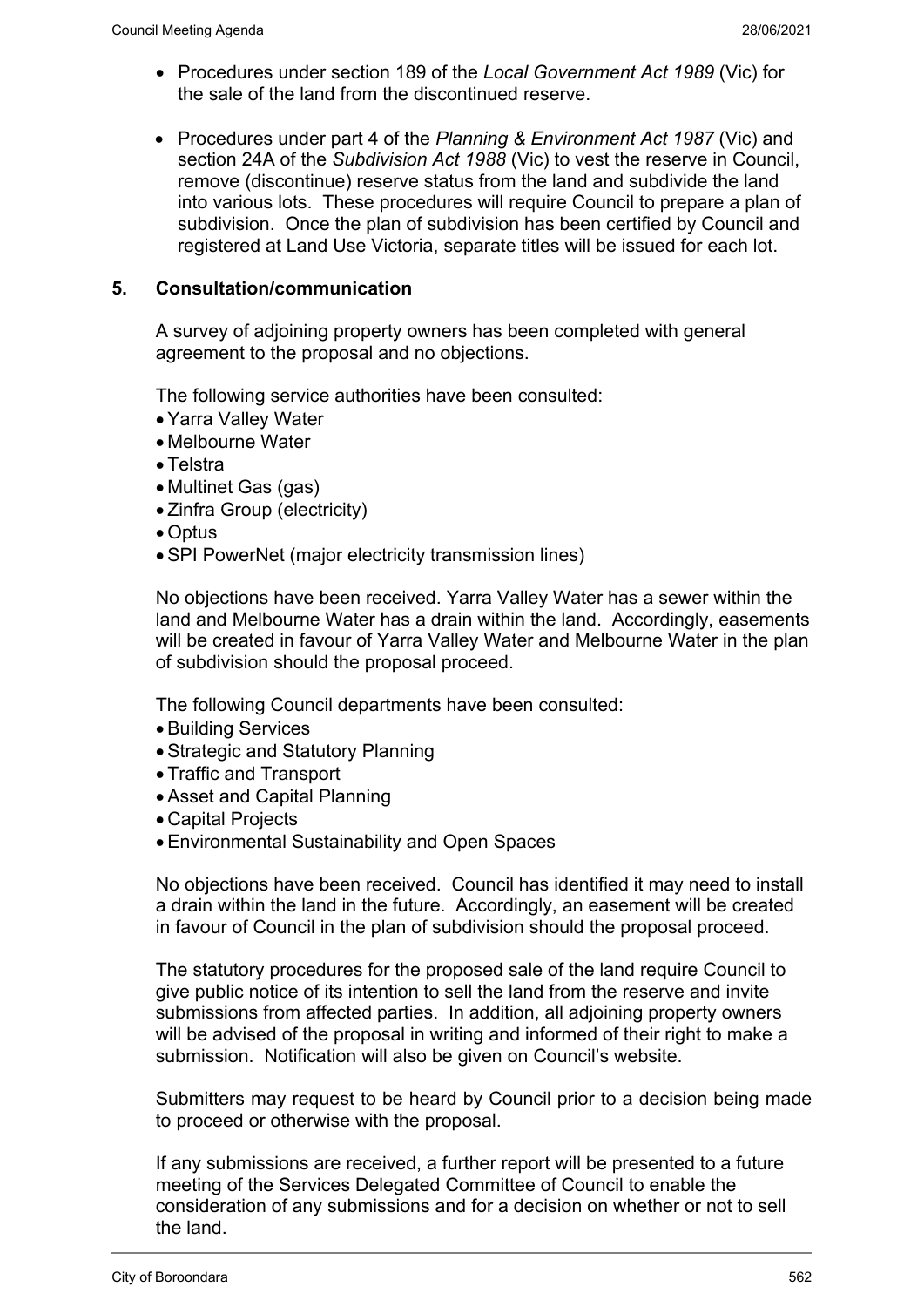If no submissions are received, the Chief Executive Officer, or any such other person as the Chief Executive Officer approves, will undertake the necessary procedural steps to complete the formal procedures for the sale of the land, including the execution of all relevant documentation.

### **6. Financial and resource implications**

Council's Discontinuance of Roads and Reserves Policy outlines the methodology to be applied in determining the purchase price of discontinued roads and reserves. In relation to this discontinuance proposal, the following Policy Statement 3, Principle 2 of the policy has been utilised to determine the proposed sale price:

*"When a property owner can demonstrate exclusive occupation of the road or reserve for 15 years or longer, the purchase price may be discounted for the specific circumstance of the current market value. A Council report seeking authorisation for the price negotiated will occur. Evidence of exclusive occupation will include the signing of a statutory declaration together with any other supporting documentation. Council's GIS aerial photograph records will also provide information.*

*Where the purchase price of a parcel of land is substantially higher than the cost of an adjoining owner acquiring the land via an adverse possession claim (where adverse possession claim criteria are satisfied) the purchase price may be discounted to an amount equal to adverse possession costs (estimated at \$9,000 as at the date of adoption of this policy). This amount will be reviewed annually to ensure it reflects the current costs of an adverse possession claim."*

See confidential **Attachment 4** for details of the proposed purchase price of the land.

#### **7. Governance issues**

Officers involved in the preparation of this report have no general or material conflict of interest.

The list of prescribed human rights contained in the Victorian Charter of Human Rights and Responsibilities has been reviewed in accordance with Council's Human Rights Compatibility Assessment Tool and it is considered the proposed actions contained in this report present no breaches of, or infringements upon, those prescribed rights.

#### **8. Social and environmental issues**

While the proposal does not give rise to any social or environmental issues, it will generate once-off income for Council as a result of the sale of the land together with an ability to rate the land in the future.

#### **9. Evaluation and review**

Council's intended course of action has been reviewed from a legislative compliance perspective by Council's consultants Macquarie Local Government Lawyers and no issues have been identified.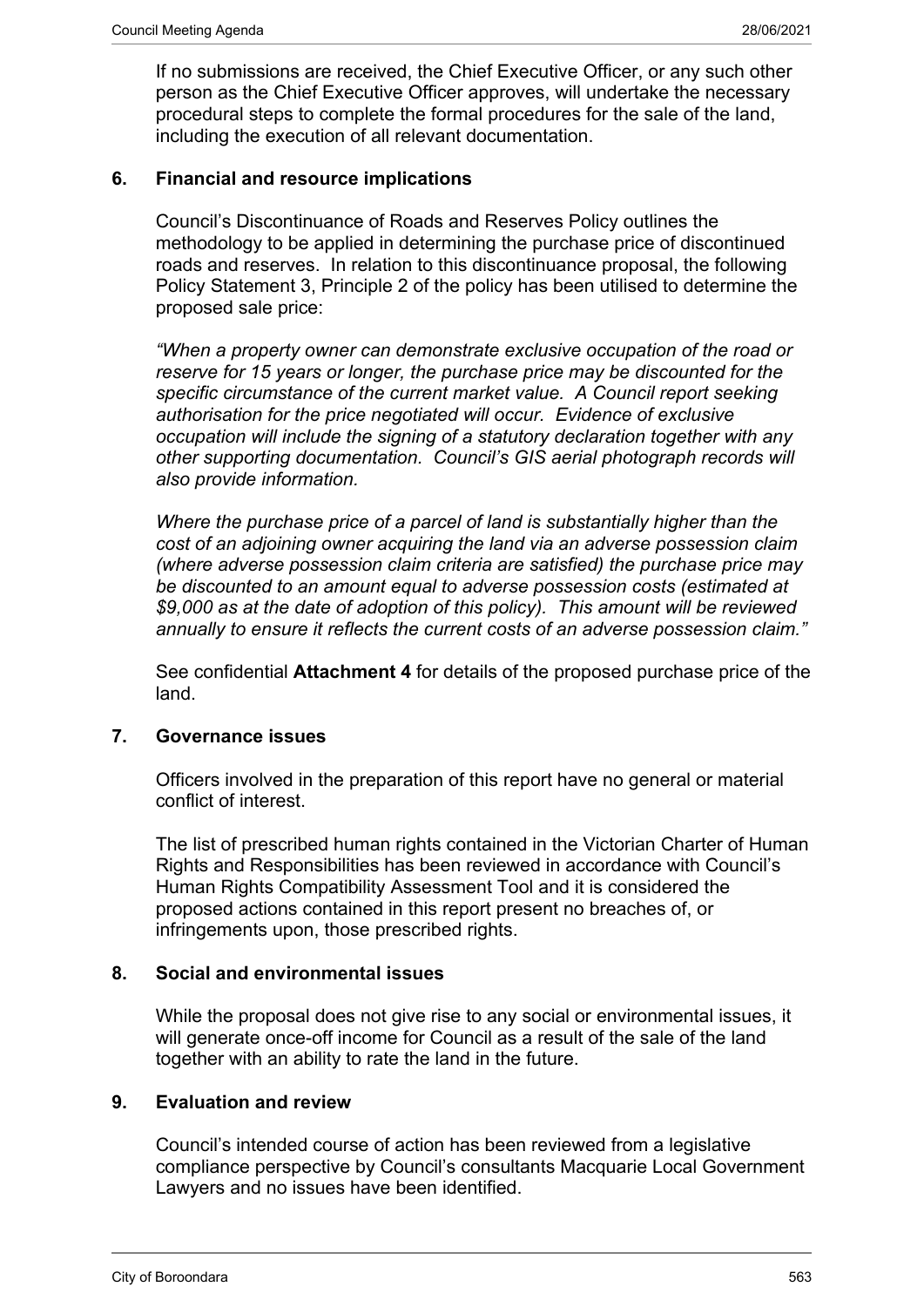#### **10. Conclusion**

It is considered by officers the section of drainage and sewerage reserve adjoining 4 and 6 Faircroft Avenue and 23 Parkin Street, Glen Iris, as shown hatched in **Attachment 1**, is no longer reasonably required for the purpose for which it was reserved. Therefore, it is considered appropriate procedures be commenced for its discontinuance and sale to the adjoining property owners in accordance with Council's Discontinuance of Roads and Reserves Policy. Progressing the proposal will formalise the occupation of the land by the adjoining property owners which has prevailed for many years.

## **Manager: Callista Clarke, Acting Chief Financial Officer**

**Report officer:** John Lorkin, Coordinator Revenue & Property Services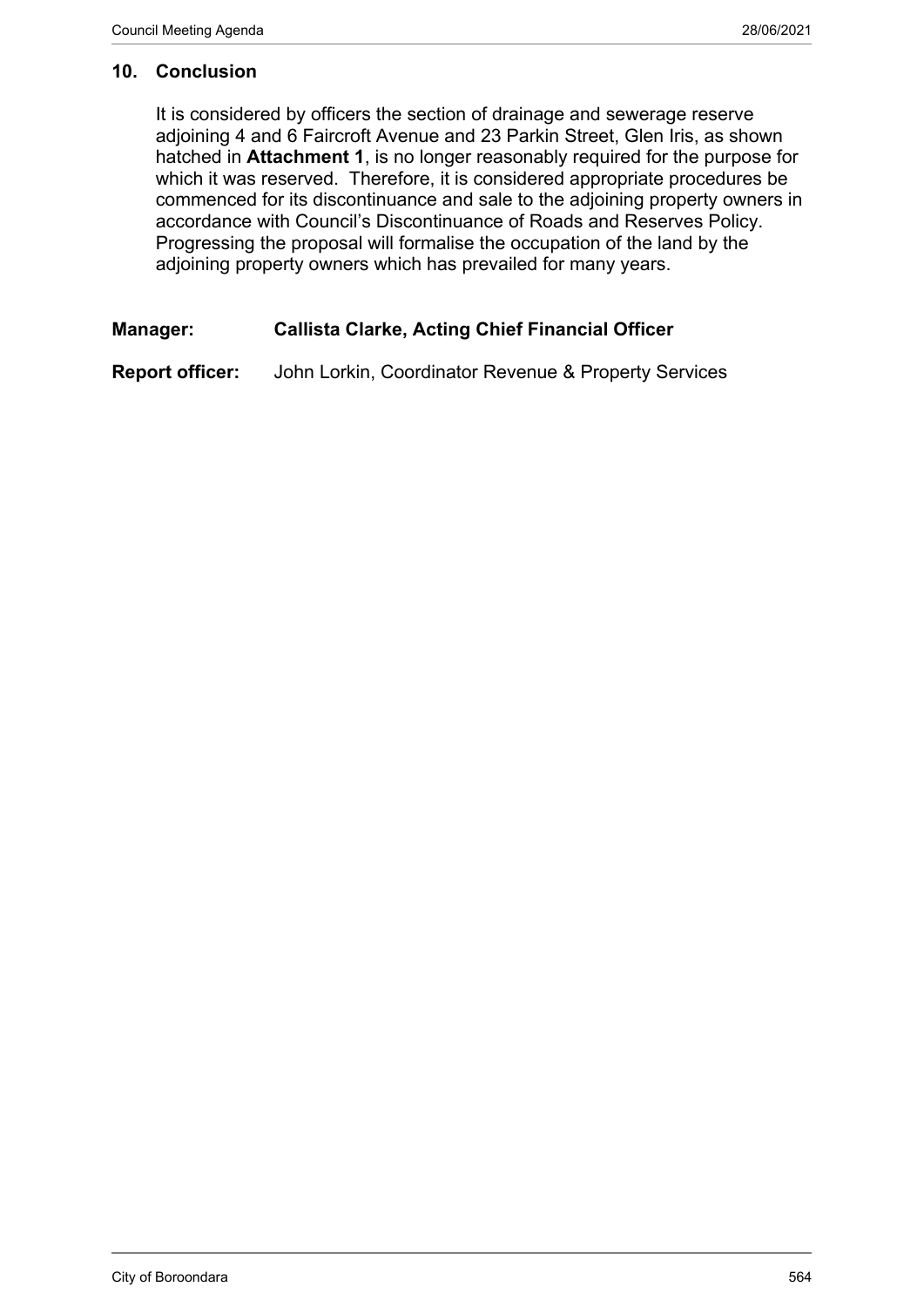

BURKE ROAD SOUTH RESERVE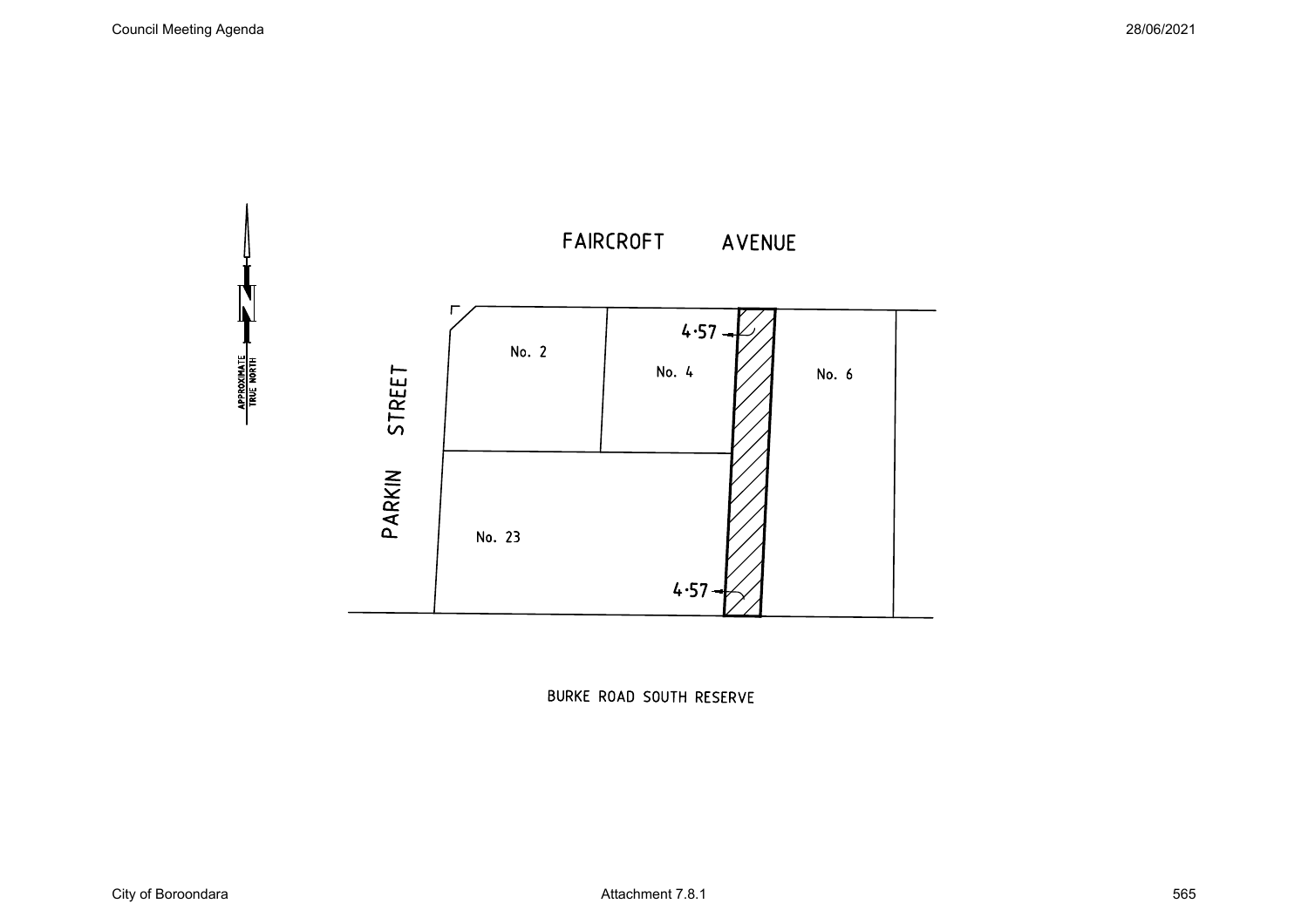| <b>PLAN UNDER SECTION 24A OF</b><br>THE SUBDIVISION ACT 1988                                                                            |                                                                                                                                                                                                                        |                   |                                                                  |                                                                                                                                                                                                                                                                                                                                                                                                                                 | <b>EDITION 1</b>                                                 |                             | PS829348L    |
|-----------------------------------------------------------------------------------------------------------------------------------------|------------------------------------------------------------------------------------------------------------------------------------------------------------------------------------------------------------------------|-------------------|------------------------------------------------------------------|---------------------------------------------------------------------------------------------------------------------------------------------------------------------------------------------------------------------------------------------------------------------------------------------------------------------------------------------------------------------------------------------------------------------------------|------------------------------------------------------------------|-----------------------------|--------------|
| <b>LOCATION OF LAND</b>                                                                                                                 |                                                                                                                                                                                                                        |                   |                                                                  |                                                                                                                                                                                                                                                                                                                                                                                                                                 |                                                                  |                             |              |
| PARISH:                                                                                                                                 | <b>BOROONDARA</b>                                                                                                                                                                                                      |                   |                                                                  | BOROONDARA CITY COUNCIL                                                                                                                                                                                                                                                                                                                                                                                                         |                                                                  |                             |              |
| 108 (PART)<br><b>CROWN ALLOTMENT:</b>                                                                                                   |                                                                                                                                                                                                                        |                   |                                                                  |                                                                                                                                                                                                                                                                                                                                                                                                                                 |                                                                  |                             |              |
| VOL.5069 FOL.702<br><b>TITLE REFERENCE:</b>                                                                                             |                                                                                                                                                                                                                        |                   |                                                                  |                                                                                                                                                                                                                                                                                                                                                                                                                                 |                                                                  |                             |              |
| LAST PLAN REFERENCE: LP11283, RESERVE No.2                                                                                              |                                                                                                                                                                                                                        |                   |                                                                  |                                                                                                                                                                                                                                                                                                                                                                                                                                 |                                                                  |                             |              |
| 6 FAIRCROFT AVENUE<br>POSTAL ADDRESS:<br>(at time of subdivision)<br>GLEN IRIS, 3146                                                    |                                                                                                                                                                                                                        |                   |                                                                  |                                                                                                                                                                                                                                                                                                                                                                                                                                 |                                                                  |                             |              |
| <b>MGA CO-ORDINATES</b><br>328 450<br><b>ZONE: 55</b><br>Е:<br>(at approx centre of land<br>5809 270<br>N:<br><b>GDA 94</b><br>in plan) |                                                                                                                                                                                                                        |                   |                                                                  |                                                                                                                                                                                                                                                                                                                                                                                                                                 |                                                                  |                             |              |
| <b>VESTING OF ROADS AND/OR RESERVES</b>                                                                                                 |                                                                                                                                                                                                                        |                   |                                                                  | <b>NOTATIONS</b>                                                                                                                                                                                                                                                                                                                                                                                                                |                                                                  |                             |              |
| <b>IDENTIFIER</b>                                                                                                                       | COUNCIL/BODY/PERSON                                                                                                                                                                                                    |                   |                                                                  | PURPOSE OF PLAN                                                                                                                                                                                                                                                                                                                                                                                                                 |                                                                  |                             |              |
| <b>NIL</b>                                                                                                                              | <b>NIL</b>                                                                                                                                                                                                             |                   |                                                                  | (i) TO VEST RESERVE No.2 (DRAINAGE & SEWERAGE) ON LP11283 SHOWN AS<br>LOTS 1, 2 & 3 HEREON IN THE BOROONDARA CITY COUNCIL.<br>(ii) REMOVAL BY THE BOROONDARA CITY COUNCIL OF THE RESERVATION FROM RESERVE<br>No. 2 (DRAINAGE & SEWERAGE) ON LP11283 SHOWN AS LOTS 1, 2 & 3 HEREON.<br>(iii) TO REMOVE THE SECTION 98 DRAINAGE & SEWERAGE EASEMENTS FROM RESERVE<br>No. 2 (DRAINAGE AND SEWERAGE) SHOWN AS LOTS 1, 2 & 3 HEREON. |                                                                  |                             |              |
|                                                                                                                                         |                                                                                                                                                                                                                        |                   |                                                                  | GROUNDS FOR VESTING AND REMOVAL                                                                                                                                                                                                                                                                                                                                                                                                 |                                                                  |                             |              |
| <b>NOTATIONS</b>                                                                                                                        |                                                                                                                                                                                                                        |                   |                                                                  | BOROONDARA CITY COUNCIL PLANNING PERMIT No.                                                                                                                                                                                                                                                                                                                                                                                     |                                                                  |                             |              |
| <b>DEPTH LIMITATION</b><br>DOES NOT APPLY                                                                                               |                                                                                                                                                                                                                        |                   |                                                                  |                                                                                                                                                                                                                                                                                                                                                                                                                                 |                                                                  |                             |              |
| SURVEY: This plan is based on survey                                                                                                    |                                                                                                                                                                                                                        |                   |                                                                  |                                                                                                                                                                                                                                                                                                                                                                                                                                 |                                                                  |                             |              |
| <b>STAGING</b><br>This is not a staged subdivision.                                                                                     |                                                                                                                                                                                                                        |                   |                                                                  |                                                                                                                                                                                                                                                                                                                                                                                                                                 |                                                                  |                             |              |
| Planning Permit No. ---                                                                                                                 |                                                                                                                                                                                                                        |                   |                                                                  |                                                                                                                                                                                                                                                                                                                                                                                                                                 |                                                                  |                             |              |
| This survey has been connected to permanent marks No(s).                                                                                |                                                                                                                                                                                                                        |                   |                                                                  |                                                                                                                                                                                                                                                                                                                                                                                                                                 |                                                                  |                             |              |
| In Proclaimed Survey Area No. ---                                                                                                       |                                                                                                                                                                                                                        |                   |                                                                  |                                                                                                                                                                                                                                                                                                                                                                                                                                 |                                                                  |                             |              |
|                                                                                                                                         |                                                                                                                                                                                                                        |                   |                                                                  |                                                                                                                                                                                                                                                                                                                                                                                                                                 |                                                                  |                             |              |
| <b>EASEMENT INFORMATION</b><br>LEGEND:<br>A - Appurtenant Easement<br>E - Encumbering Easement<br>R - Encumbering Easement (Road)       |                                                                                                                                                                                                                        |                   |                                                                  |                                                                                                                                                                                                                                                                                                                                                                                                                                 |                                                                  |                             |              |
|                                                                                                                                         |                                                                                                                                                                                                                        |                   |                                                                  |                                                                                                                                                                                                                                                                                                                                                                                                                                 |                                                                  |                             |              |
| Easement<br>Reference                                                                                                                   | Purpose                                                                                                                                                                                                                | Width<br>(Metres) |                                                                  | Origin                                                                                                                                                                                                                                                                                                                                                                                                                          |                                                                  | Land Benefited/In Favour Of |              |
| $E-1$                                                                                                                                   | DRAINAGE<br>SEE DIAG.<br>DRAINAGE<br>SEWERAGE                                                                                                                                                                          |                   | THIS PLAN<br>THIS PLAN<br>THIS PLAN                              |                                                                                                                                                                                                                                                                                                                                                                                                                                 | BOROONDARA CITY COUNCIL<br>MELBOURNE WATER<br>YARRA VALLEY WATER |                             |              |
|                                                                                                                                         | Millar   Merrigan                                                                                                                                                                                                      |                   | SURVEYOR'S REF: 23651S1                                          |                                                                                                                                                                                                                                                                                                                                                                                                                                 | 14/11/2018                                                       | ORIGINAL SHEET<br>SIZE: A3  | SHEET 1 OF 2 |
| M(03) 8720 9500 R (03) 5134 8611<br>www.millarmerrigan.com.au<br>survey@millarmerrigan.com.au<br>SAI GLOBAL Quality ISO 9001            | <b>Land Development Consultants</b><br>Millar & Merrigan Pty Ltd ACN 005 541 668<br>Metro 2/126 Merrindale Drive, Croydon 3136<br>Regional 156 Commercial Road, Morwell 3840<br>Mail PO Box 247 Croydon, Victoria 3136 | GREG O'NEILL      | <b>LICENSED SURVEYOR</b><br>This is not a digitally signed plan. |                                                                                                                                                                                                                                                                                                                                                                                                                                 | <b>VERSION NO. 1</b>                                             |                             |              |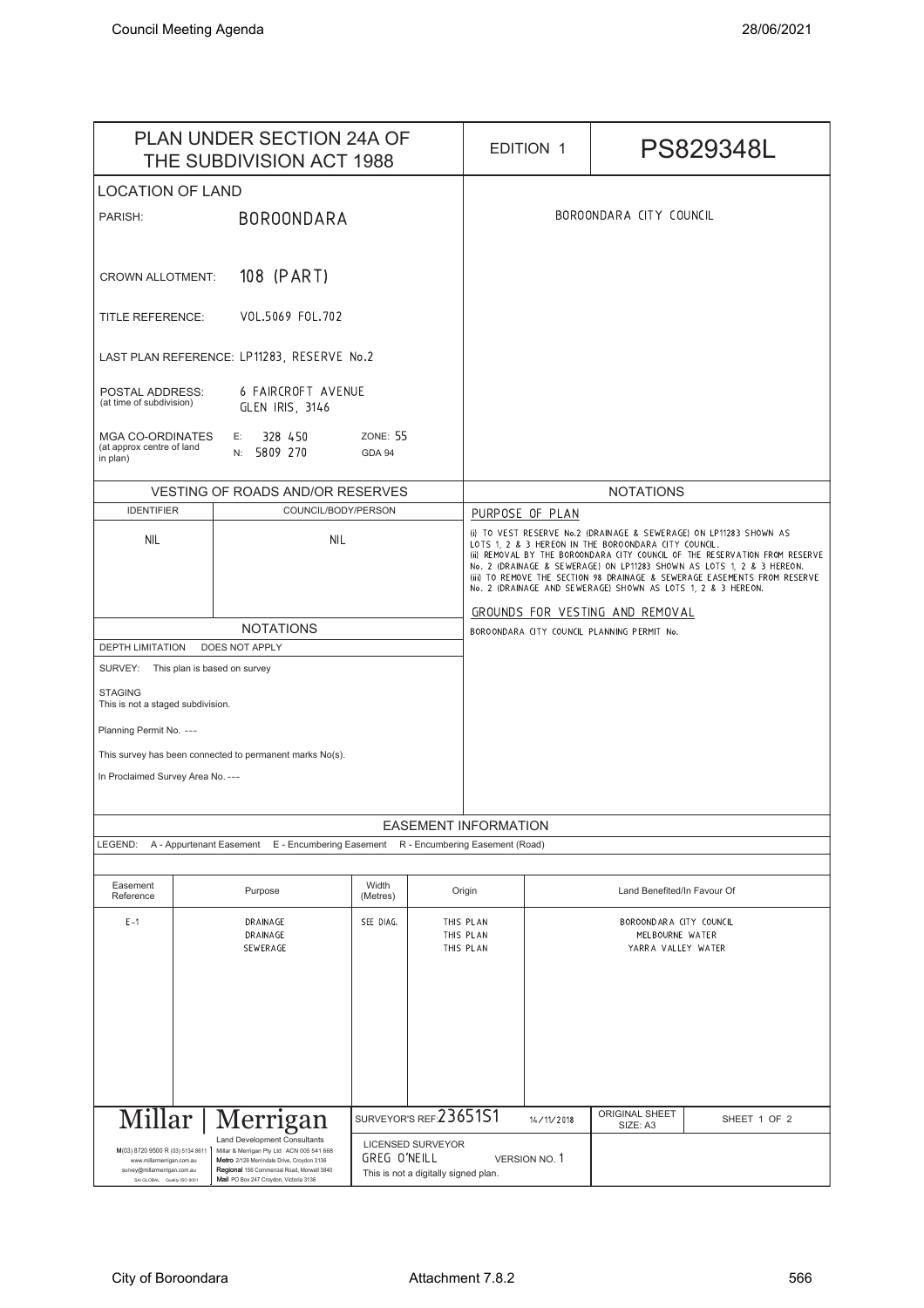